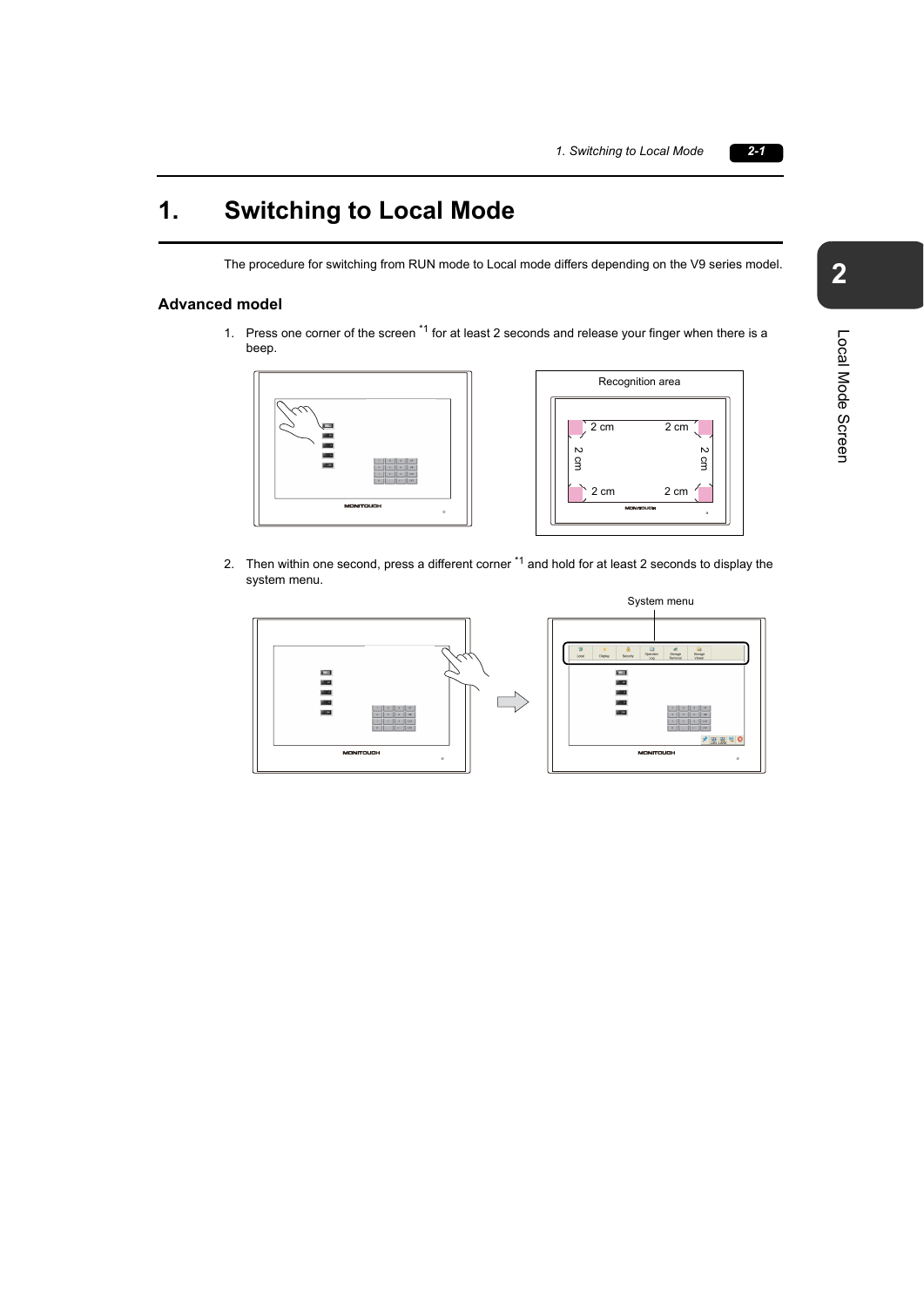3. Press the [Local] switch on the displayed system menu.



\*1 If any of the items given below are placed in a corner on the screen, the system menu will not be displayed. Be sure to press a corner where none of the items are placed. If these items are placed in all four corners of the screen, switch the screen to one that has open corners and perform the above procedure to display the system menu.

Switches, data display parts with switches, display areas, scrolling messages, slider switches, scroll bars, and table data display parts

\*2 The splash screen can be changed as desired. For details, refer to V9 Series Reference Manual 2.